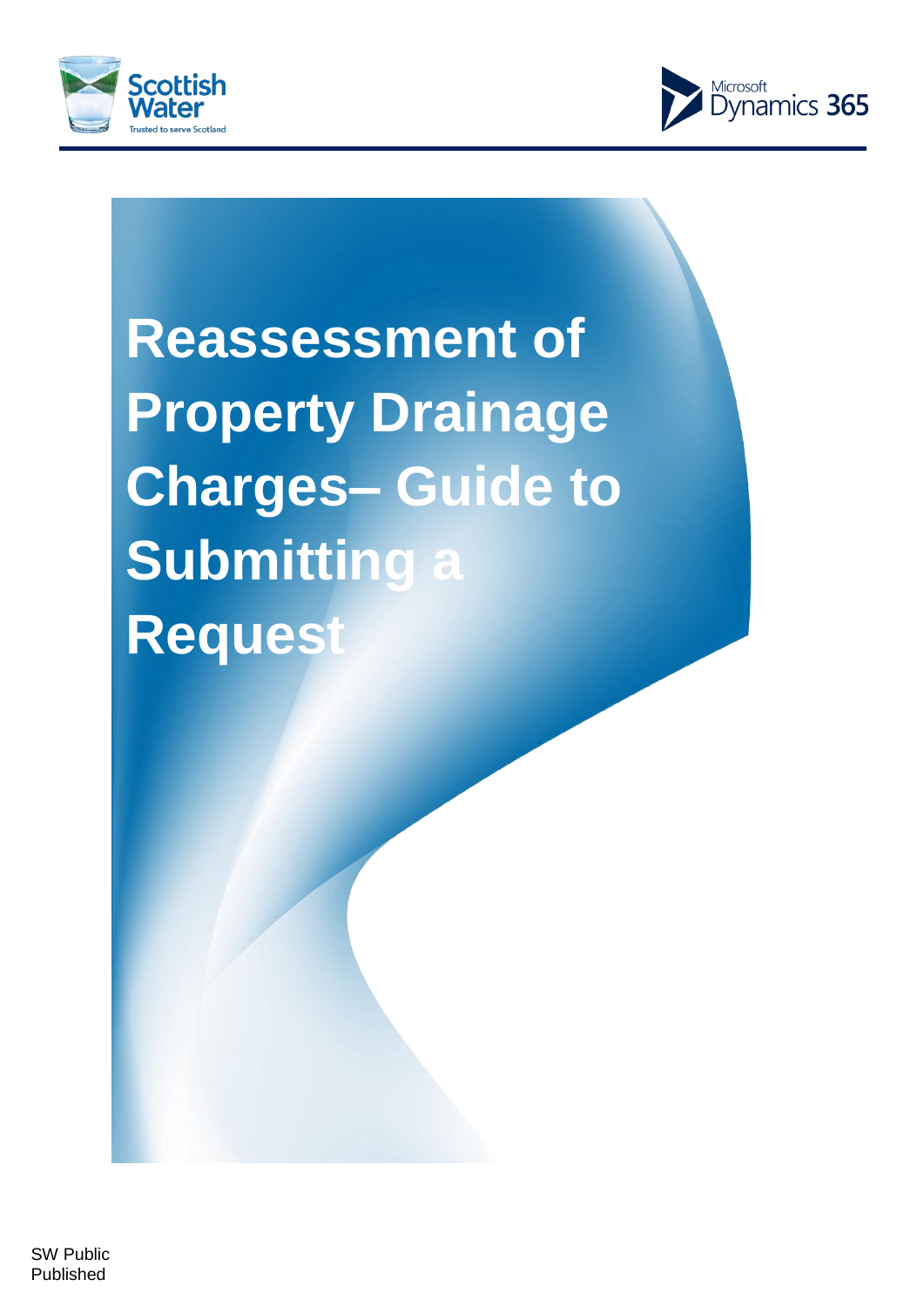



# **Reassessment of Property Drainage Charges- Submitting a Request**

## **Document Overview**

From 1 April 2020 it will be possible for area based property drainage charges to apply in situations where the only part of a premises that drains surface water to the Public Sewerage System is connected for environmental protection reasons. Area based property drainage charges will apply from the later of the:

- start of the financial year in which Scottish Water is notified of a qualifying premises and
- date when the drainage arrangements were revised.

This step by step guide explains how to submit a request for Reassessment of Property Drainage charges via the Deregistration form (Form O) on the LP Customer Portal.

1. To access the form on the [LP Customer Portal, s](https://swcustomerportal.microsoftcrmportals.com/SignIn)elect **CMA Data Amendment** from the drop down menu on the **Request** tab.

| icottish<br>Nater<br>said to send looked |                                                                                                                                       |                                                                       | Request -<br>Home                                                                                                                                          | Manage -<br>Suppo |
|------------------------------------------|---------------------------------------------------------------------------------------------------------------------------------------|-----------------------------------------------------------------------|------------------------------------------------------------------------------------------------------------------------------------------------------------|-------------------|
|                                          | Request<br>$\mathbf{a}$<br>Select Service Type                                                                                        | $\mathfrak{a}$<br>Select Service Reason                               | Trade Efficent<br><b>CMA Data Ameridment</b><br>Wholesale Allow CIAA Data Amendmant<br><b>Mediting Stereott</b><br>Temporary Disconnection<br>Reconnection |                   |
|                                          |                                                                                                                                       |                                                                       | Enquiry<br><b>Bulk Upload</b><br>Verification of service (VOS)                                                                                             |                   |
|                                          | Manage<br><b>Scales</b><br><b><i><u>Birteractions</u></i></b><br><b><i><u>R</u></i></b> Submissions<br><b>BOPIDA</b><br><b>WSPIDE</b> | Support<br>Complaint<br>Escalation                                    | Contact Lis<br><b>Knowledge Base</b>                                                                                                                       |                   |
|                                          | News Test Ross Article                                                                                                                |                                                                       | Read More 3                                                                                                                                                |                   |
|                                          | Applications<br><b>Chin Elgible Premise Register</b><br>C Licensed Provider Notification System<br><b>COL</b>                         | My Settings<br>as My Profile<br>To Account Settings A Manage LP Users |                                                                                                                                                            |                   |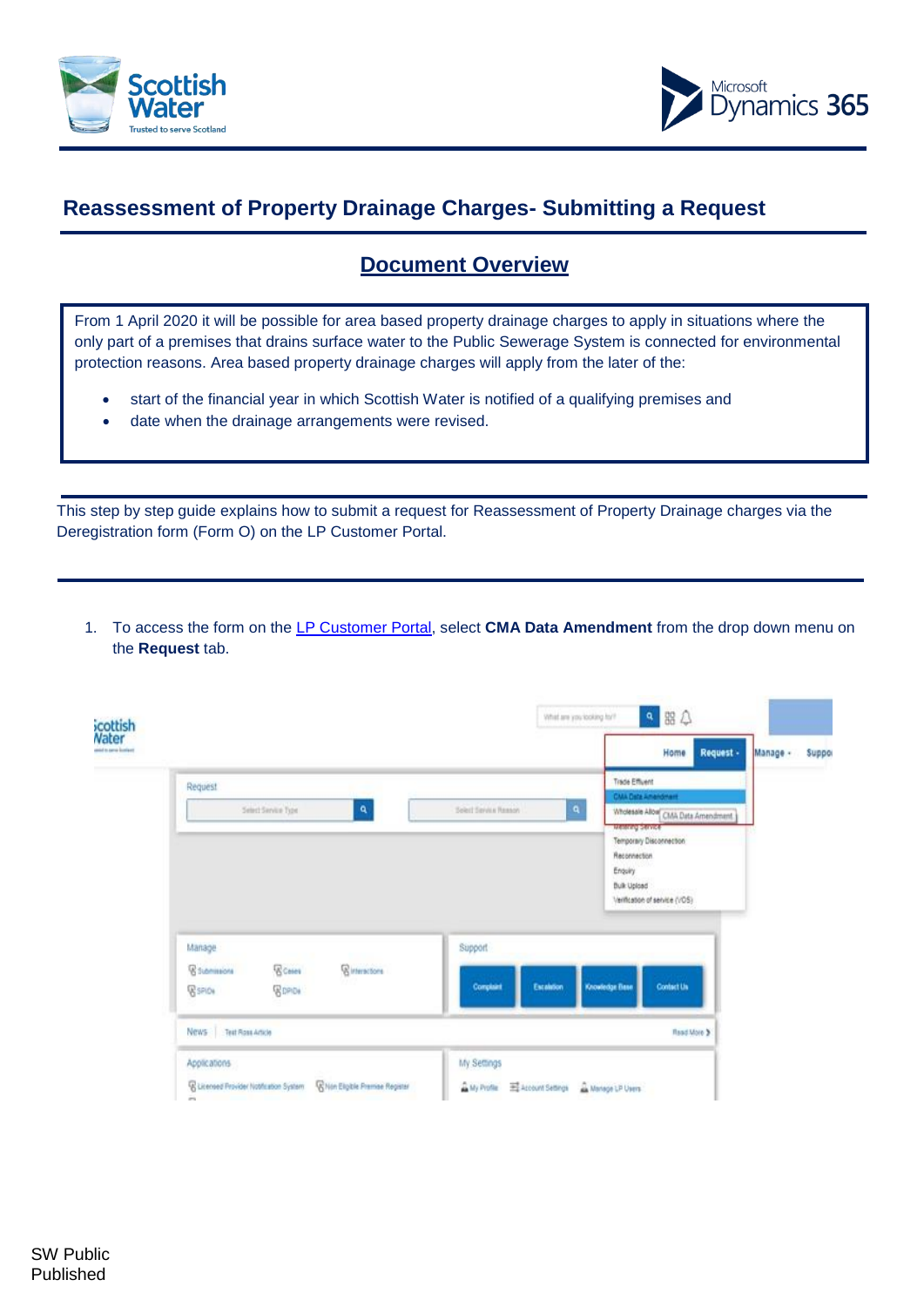



Save and Continue

2. Click on the spy glass in the **Service Reason** field

| Service <sup>*</sup>                  | Service Reason *                    |                       |
|---------------------------------------|-------------------------------------|-----------------------|
| CMA Data Amendment                    | Q                                   |                       |
|                                       |                                     |                       |
| <b>Contact Details</b>                |                                     |                       |
| LP Own Reference *                    | <b>Contact E-mail</b>               | <b>Contact Number</b> |
|                                       | delsa.madrigal@scottishwater.co.uk  |                       |
| Contact Number at site (if available) | Contact Name at site (if Available) |                       |
|                                       |                                     |                       |
|                                       |                                     |                       |

## **3.** Choose **Deregistration** and click **Select**

|  | Lookup records                    |  |        | × |
|--|-----------------------------------|--|--------|---|
|  |                                   |  | Search | Q |
|  | Service Reason +                  |  |        |   |
|  | Deregistration                    |  |        |   |
|  | <b>ERRA</b>                       |  |        |   |
|  | Gap Site                          |  |        |   |
|  | New Connection SPID Request       |  |        |   |
|  | <b>Temporary Transfer</b>         |  |        |   |
|  | Third Party Reference and Live RV |  |        |   |
|  |                                   |  |        |   |

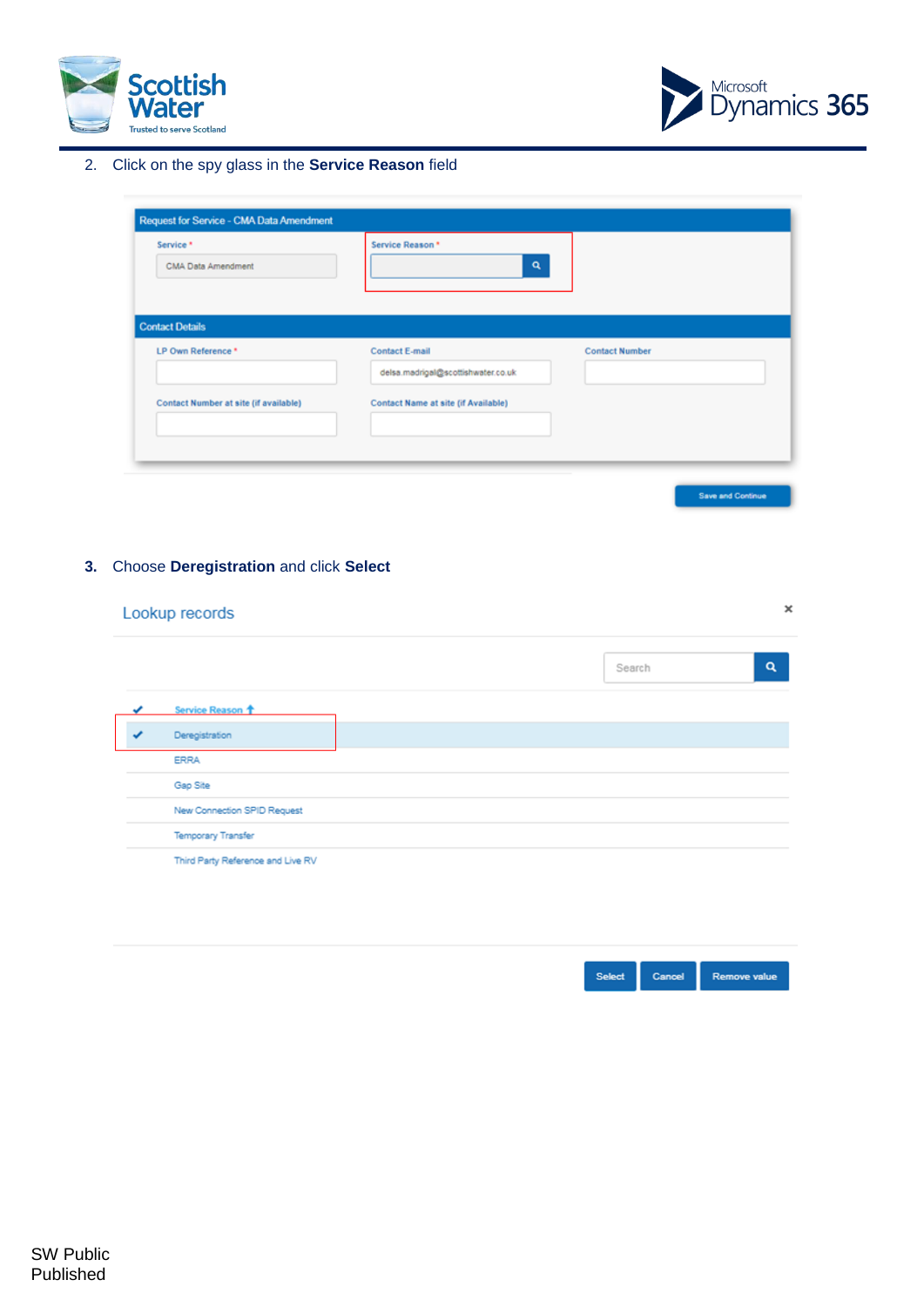



4. Provide the SPID details relevant to your request.

|                      |                                                    |                                                                               |                         |                                 |                                                    |                                        | Add New      |
|----------------------|----------------------------------------------------|-------------------------------------------------------------------------------|-------------------------|---------------------------------|----------------------------------------------------|----------------------------------------|--------------|
| Water SPID<br>٠      | Water SPID Deregistration<br><b>Effective From</b> | Sewerage<br><b>SPID</b>                                                       | Sewerage SPID<br>From   | <b>Deregistration Effective</b> | <b>Date Service Element</b><br><b>Removed From</b> | <b>Is Property Drainage</b><br>Removed |              |
|                      |                                                    |                                                                               | 100018020252 30/04/2020 |                                 |                                                    | No <sup>1</sup>                        | $\mathbf{v}$ |
|                      |                                                    |                                                                               |                         |                                 |                                                    |                                        |              |
| <b>Meter Details</b> |                                                    | Please provide details of all revenue meters at the SPID to be de-registered. |                         |                                 |                                                    |                                        | Add New      |

5. Complete the **Contact Details** section and for **Reason for the Request** select the option for **Reassessment of Property Drainage**.

| <b>Contact Details</b>                                                                                                                                                                                                                                  |                                                                                                                                                         |                       |
|---------------------------------------------------------------------------------------------------------------------------------------------------------------------------------------------------------------------------------------------------------|---------------------------------------------------------------------------------------------------------------------------------------------------------|-----------------------|
| LP Own Reference *                                                                                                                                                                                                                                      | <b>Contact E-mail</b>                                                                                                                                   | <b>Contact Number</b> |
| <b>TEST</b>                                                                                                                                                                                                                                             | delsa.madrigal@scottishwater.co.uk                                                                                                                      | 0123456789            |
| Contact Number at site (if available)                                                                                                                                                                                                                   | <b>Contact Name at site (if Available)</b>                                                                                                              |                       |
|                                                                                                                                                                                                                                                         |                                                                                                                                                         |                       |
| <b>Reason for the Request</b>                                                                                                                                                                                                                           |                                                                                                                                                         |                       |
| Please indicate the reason for the request and complete the relevant section below.                                                                                                                                                                     |                                                                                                                                                         |                       |
| <b>Demolished: Property has been demolished and no longer exists.</b><br>Domestic (change of use): Property is no longer trading as a business and is domestic only.<br>Duplicate SPID: More than 1 SPID has been identified for the same Supply Point. |                                                                                                                                                         |                       |
| ■ No Water Connection: Property is not connected to the Public Water Supply System.<br>No Sewerage Connection: Property is not connected to the Public Sewerage System.                                                                                 |                                                                                                                                                         |                       |
| No Property Drainage: No rainwater from the property drains to the Public Sewerage System.                                                                                                                                                              |                                                                                                                                                         |                       |
| area                                                                                                                                                                                                                                                    | Z Reassessment of Property Drainage: request to base Property Drainage charges on surface area rather than rateable value or to change existing surface |                       |
|                                                                                                                                                                                                                                                         | <b>Bulk (landlord) Meter: Services to the property are supplied through a bulk/parent meter/landlord.</b>                                               |                       |
| $\Box$ Other                                                                                                                                                                                                                                            | <b>ID</b> Merged Property: A formerly individual property has merged with a neighbouring property and is supplied through a different SPID.             |                       |
|                                                                                                                                                                                                                                                         |                                                                                                                                                         |                       |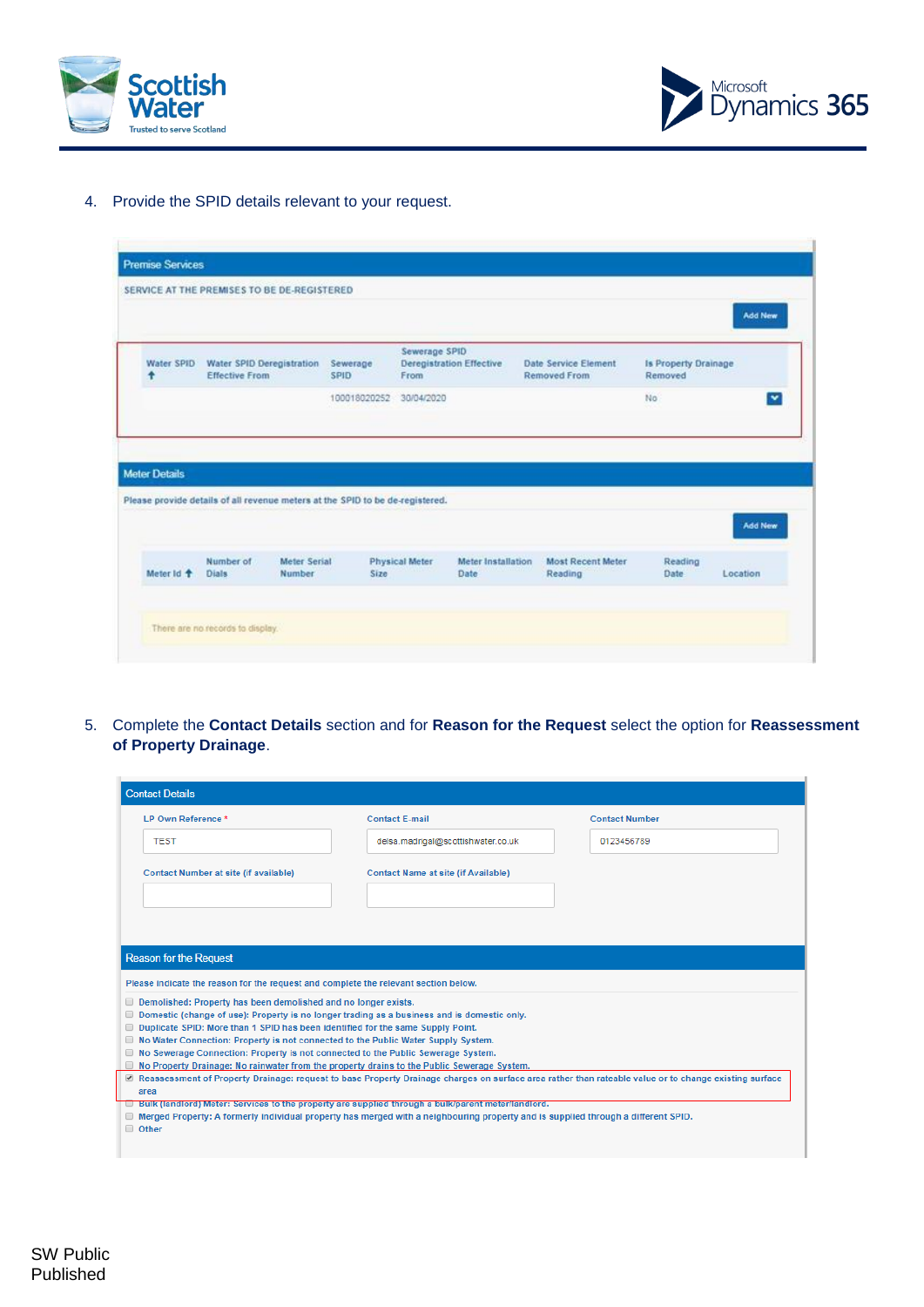



- **6.** Complete the free-text fields for Scottish Water service request reference number (when available), LP request summary or any additional supporting information relevant to your request, **Save** and **Continue**
- 7. Choose a Purpose of Request from the dropdown menu.

| Reassessment of Property Drainage: request to base Property Drainage charges on surface area rather than rateable value or to change existing surface area. |
|-------------------------------------------------------------------------------------------------------------------------------------------------------------|
|                                                                                                                                                             |
|                                                                                                                                                             |
| Change Property Drainage charges from rateable value based to area based                                                                                    |
| New surface area draining to Public Sewerage System (m2): *                                                                                                 |
| Date of completion of changes to drainage arrangements: **<br>Ħ                                                                                             |
|                                                                                                                                                             |
|                                                                                                                                                             |
|                                                                                                                                                             |
|                                                                                                                                                             |

8. Please note that the Reassessment Request form is Dynamic and will display the following fields depending on your choice above.

#### **a) Request to base Property Drainage charges on surface area rather than rateable value**

- 1. What is the surface area (m2) of the premises (approx)?
- 2. What surface area of the premises (m2) drains to the Public Sewerage System (approx)?
- 3. What is the area draining to the Public Sewerage System used for:
- 4. Details of environmental protection regulations which require this area to drain to thePublic Sewerage System:
- 5. Details of available alternate discharge arrangements which would be used to deal with surface water from this area if environmental protection regulations did not apply:
- 6. If the Supply Point is part of a multi-tenancy premises, does the occupier of the Supply Point have exclusive access to the area draining to the Public Sewerage System:

### **b) Request to change existing surface area (m2)**

- 1. Previous surface area draining to Public Sewerage System (m2):
- 2. New surface area draining to Public Sewerage System (m2):
- 3. Please provide details of the changes that have been made to drainage arrangements, resulting in a change to the surface area draining to the Public Sewerage System:
- 4. Date of completion of changes to drainage arrangements: